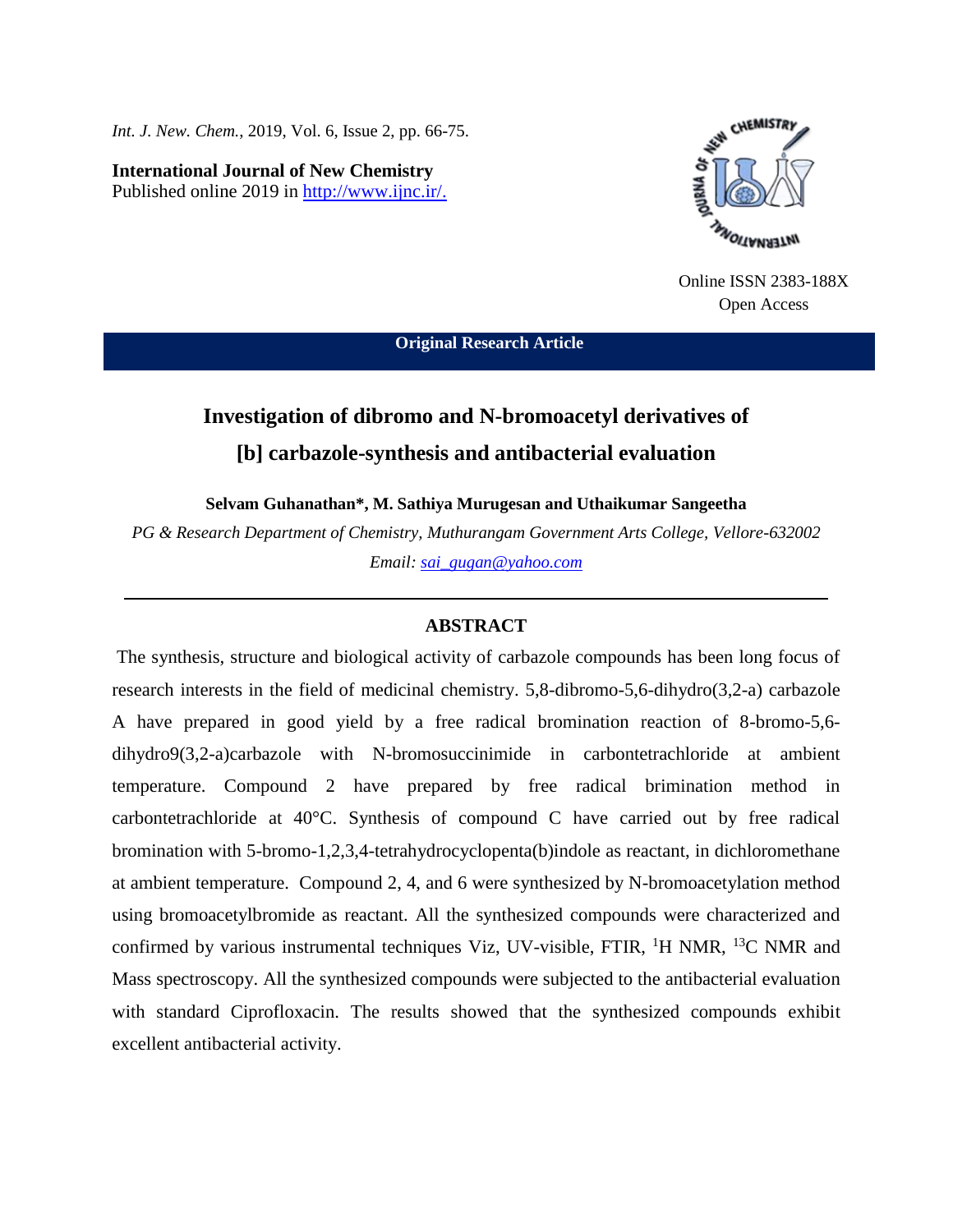**Keywords:** N-bromosuccinimide, bromoacetylbromide, carbontetrachloride, N-bromoacetyl-5,8 dibromo-5,6-dihydro[3,2-a]carbazole.

#### **1. INTRODUCTION**

Nitrogen-containing heterocycles (N-heterocycles) have tremendous applications in pharmaceutical and material sciences.[1] Heterocyclic compounds are acquiring more importance in recent years because of their broad pharmacological activities. Nitrogen, sulphur or oxygen containing five or six member heterocyclic compound has occupied enormous significance in the field of medicinal chemistry. Indoles are an important class of heterocycles not only ubiquitous compounds in nature but also because they have a wide range of biological activities. The indole moiety is found in various pharmacologically and biologically active compounds [2]. Indole is the most beneficial heterocyclic nucleus which has gained prominence in medicinal chemistry due to its diverse biological activities such as anticonvulsant [3-8]*,* antiinflammatory [9] and antipsychotic [10] activities. Heterocyclic ring system of tetrahydrocarbazole and their derivatives are used with great interest for the past and recent years due to wide variety of biological application such as antimicrobial activity [11], anticancer  $\&$ antitubercular [12] and anticonvulsant [13] activities.

Bromination is a very important process in organic synthesis as bromo derivatives serve as useful intermediates in the manufacture of pharmaceuticals, agrochemical and other specialised chemicals. [14,15] Moreover, many pesticides, insecticides, herbicides and fire retardants contain the bromine functionality. [16,17] *N*-Bromosuccinimide is one of the most pronozing brominating agents, especially for free radical bromination. The aim of present study is to develop novel, efficient, convenient and selective synthetic methods in organic chemistry, which helps the drug discovery and medicinal chemistry.

## **2. EXPERIMENTAL SECTION**

## **2.1. Methods and materials**

All the chemicals used were purchased from Merck and Aldrich and used without further purification.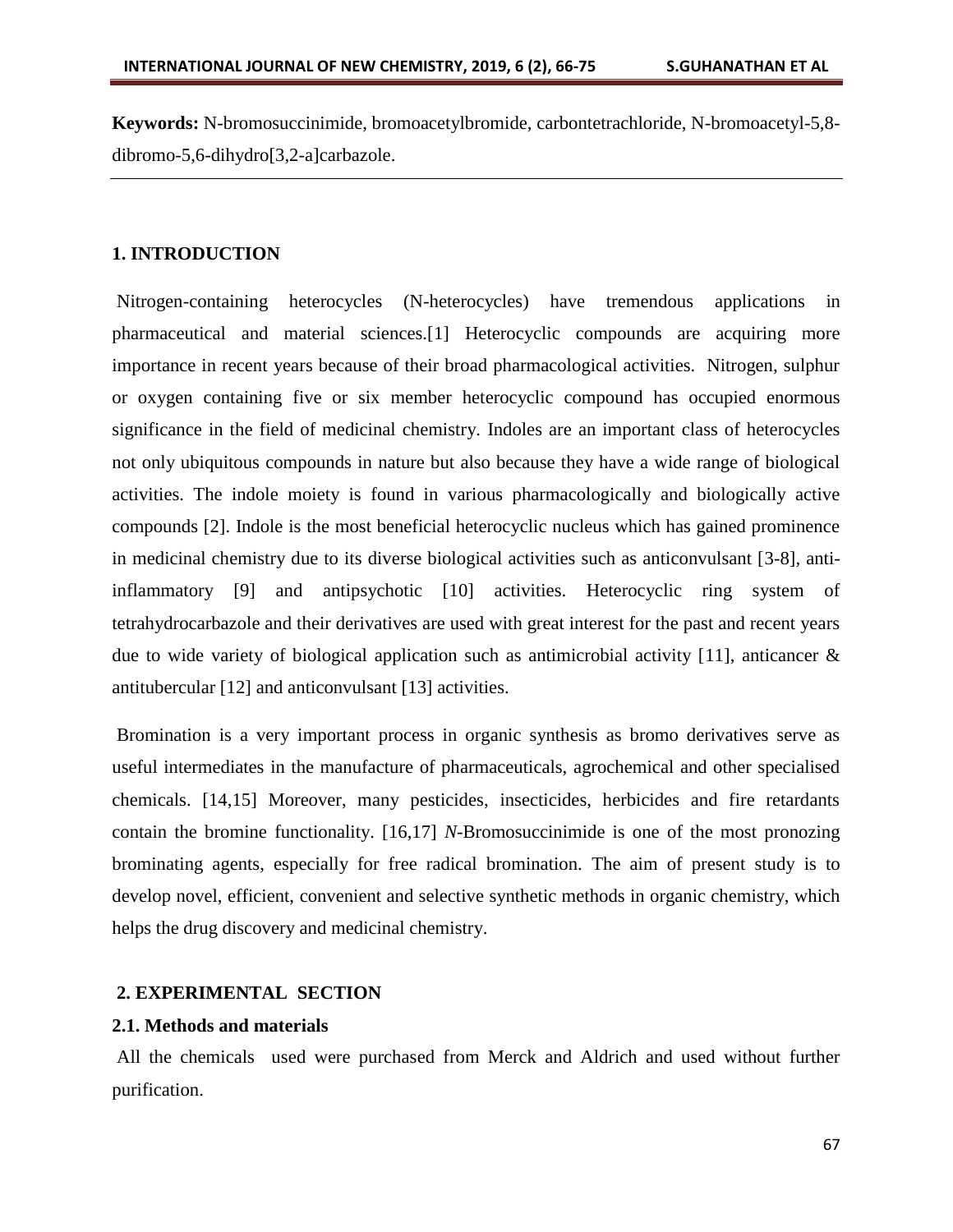The melting points of synthesized compounds were determined by open capillary tubes using an X-5A Melting point apparatus and were uncorrected. Thin layer chromatography among to most useful tools for following the progress of organic chemical reaction and for assaying the purity of organic compounds. FTIR spectra was recorded on a Alpha Bruker FTIR Spectrometer using KBr pellets. The <sup>1</sup>H NMR Spectra were measured on a Bruker proton NMR-Avance 400 MHz with chemical shift expressed in ppm downlfield from TMS as internal standard in DMSO(d-6). The <sup>13</sup>C NMR Spectra were determined at 400 MHz with a Bruker Avance Spectrometer. Mass Spectra were recorded on GC-MASS Spectrometer using methanol as a solvent.

Synthesis and characterisation of 5,8-dibromo-5,6-dihydro[3,2-a]carbazole, 2,6-dibromo-12,34 tetrahydrocarbazole and 2,5-dibromo-1,2,3,4-tetrahydrocyclopenta[b]indole have been carried out according to the literature Guhanathan *et al* 2018*.*

## **2.2. Synthesis of N-bromoacetyl-5,8-dibromo-5,6-dihydro[3,2-a]carbazole**

A mixture 5,8-dibromo-5,6-dihydro[3,2-a]carbazole (0.7540g, 0.0020mole), bromoacetyl bromide(0.4037g, 0.0020mole) and 20ml of dry DMF was stirred at 70°C for 2 hours. After completion of reaction with found using TLC , the reaction mixture was poured into ice-cold water. The crude product was filtered and the precipitate was washed with water. Dried the precipitate and recrystallized with hot ethanol, to afford compound **i**n a good yield.

Yield: 80%, Melting point 86-90°C, FTIR(KBr): =C-H-3051cm<sup>-1</sup>,-C-H-2854cm<sup>-1</sup>,C=O-1705cm<sup>-</sup> <sup>1</sup>,C=C-1458cm-1 . <sup>1</sup>H NMR (DMSO d6): 8.731-8.765 ppm (H, **d**) ,8.518-8.589(H, **d**), 7.639- 8.4(4H ,m ), COCH<sup>2</sup> (3.33ppm , **s**), Aliphatic protons 0.849-2.892ppm. <sup>13</sup>C NMR(DMSO d6): 122-126, 79.44. Mass spectrum: m/e ratio 500 (M+2).

## **2.3. Synthesis of N-bromoaceztyl-2,6-dibromo-1,2,3,4-tetrahydrocarbazole**

N-bromoaceztyl-2,6-dibromo-1,2,3,4-tetrahydrocarbazole was synthesized by Scheme-2, 2,6 dibromo-1,2,3,4-tetrahydrocarbazole (0.7239g, 0.0022mole) and bromoacetyl bromide (0.4406g, 0.4406mole) were dissolved in 20ml of dry DMF and the reaction mixture was allowed reflux at 70°C with constant stirring about 2 hours, simultaneously the reaction progress was monitored by TLC. After completion of the reaction, the mixture was poured into crushed ice. Filtered the precipitate and washed the precipitate with water and dried. The crude product was recrystallized with hot ethanol which yield the pure product.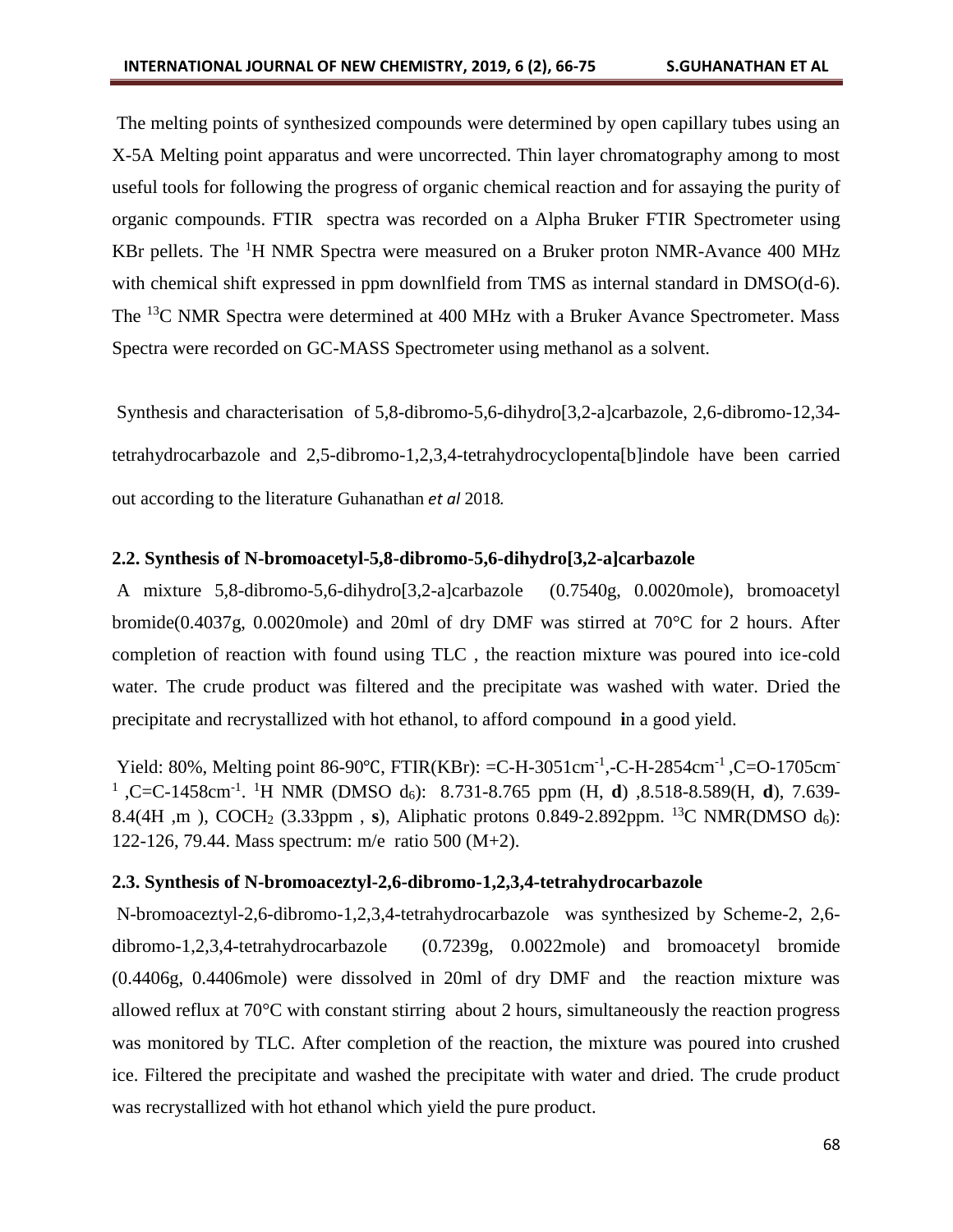Yield:85%, Melting point 122-124℃, FTIR(KBr): =C-H-2927cm<sup>-1</sup>,-C-H-2848cm<sup>-1</sup>, C=O-1707cm<sup>-1</sup>. <sup>1</sup>H NMR (DMSO d<sub>6</sub>): 1.708-1.825(4H, **m**), 1.875-1.924(2H, **t**), 3.446(2H, **s**), 1.948-1.959(2H , **d)**, 2.204-2.273(H, **m**), 7.272-7.293( 2H**, d**) ,8.936, 9.640(H, **s)**. <sup>13</sup>C NMR (DMSO d6): 122-126, 79 & 20. Mass spectrum : m/e ratio 446( M+).

# **2.4. Synthesis of N-bromoacetyl-2,5-dibromo-1,2,3,4 tetrahydrocyclopenta[b]indole**

2,5-dibromo-1,2,3,4-tetrahydrocarbazolecyclopenta[b]indole **(**0.732g, 0.002mole) and bromoacetylbromide (4g) in 20ml of dry DMF taken in a round bottom flask fitted with a condenser were heated to reflux at 70°C with continuous stirring for 2hours. The reaction progress was monitored by TLC , then the reaction mixture was put into ice-cold water. The obtained precipitate was filtered and washed with water and allowed to dried. The dried precipitate was recrystallized with hot ethanol in order to obtain the pure compound .

Yield :85-90%, Melting point 144-116 °C, FTIR(KBr): =C-H-2920 cm<sup>-1</sup>,-C-H-2854 cm<sup>-1</sup> <sup>1</sup>,C=O-1653 cm<sup>-1</sup>,C=C-1463 cm<sup>-1</sup>,C-Br- 805 cm<sup>-1</sup>. <sup>1</sup>H NMR (DMSO d<sub>6</sub>): 1.876-2.055(2H, m) ,2.107-2.109(H, **d)** ,COCH2 (3.471, **s)** ,6.688-6.690(H **, d**) , 7.181-7.200(H**, d**) ,7.654(H, **s**). <sup>13</sup>C NMR(DMSO d<sub>6</sub>): 129-136, 29 & 20. Mass spectrum : m/e ratio 436 (M+1).

## **2.5. Bacterial cultures and evaluation of antimicrobial activities**

## **2.5.1. Agar well diffusion method**

Antimicrobial analysis was followed using standard agar well diffusion method to study the antibacterial activity of compounds (Perez *et al*., 1990; Erdemoglu *et al*., 2003; Bagamboula *et al*., 2004). Each bacterial isolate was suspended in Brain Heart Infusion (BHI) broth and diluted to approximately  $10^5$  colony forming unit (CFU) per ml. The test organisms were floodinoculated onto the surface of BHI agar and then dried. Five-millimeter diameter wells were cut from the agar using a sterile cork-borer and 30µL (50µg compound in 1 ml of solvent-Ethanol) of the sample solution were poured into the wells. The plates were incubated for 18 hours at 37ºC for bacteria. Antibacterial activity was evaluated by measuring the diameter of the zone inhibition in mm against the test microorganisms. DMSO was used as solvent control. Ciprofloxacin was used as reference antibacterial agent. The tests were carried out in triplicate.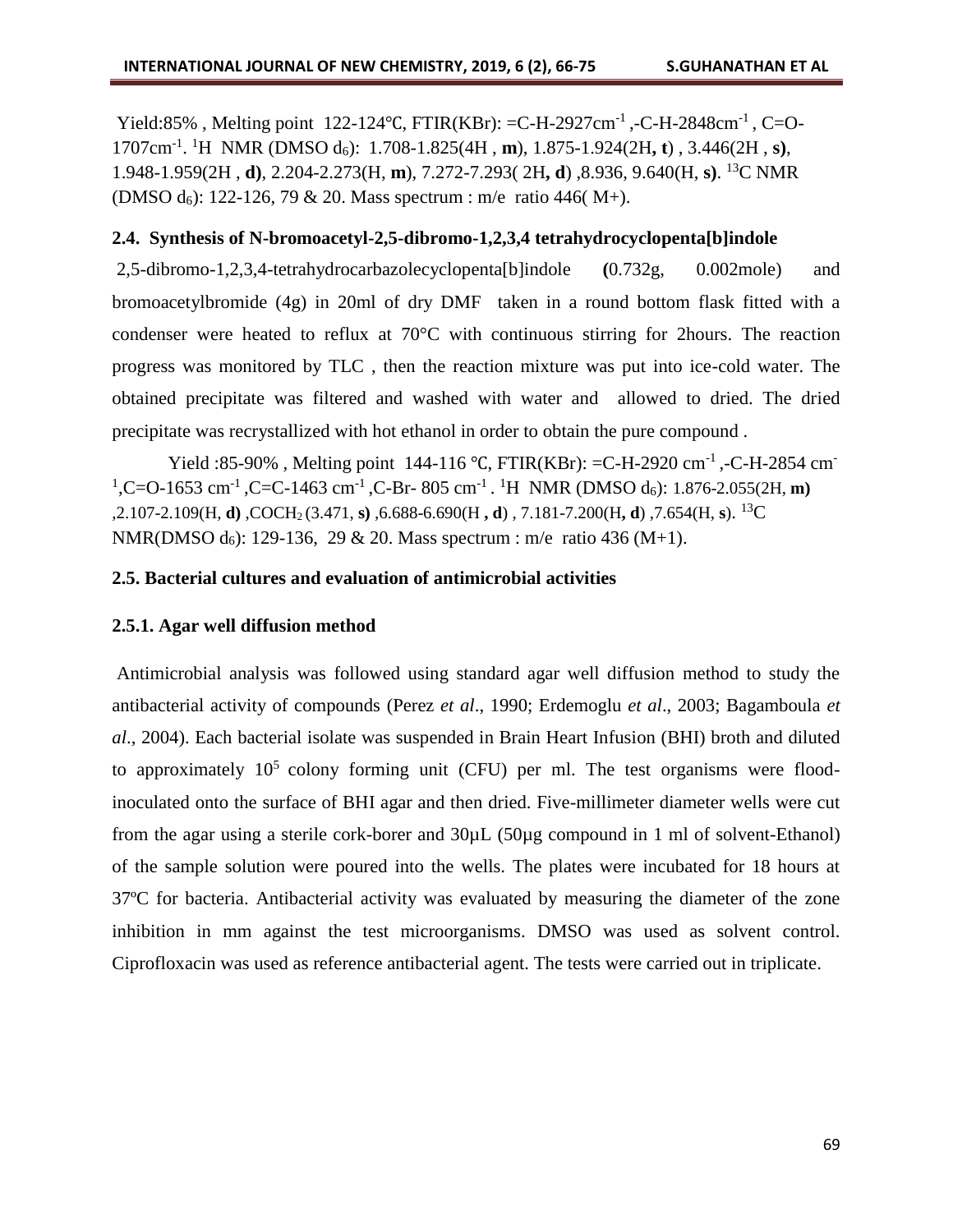

# **SCHEME 1.** Synthesis of N-bromoacetyl- 5,8-dibromo5,6-dihydro(3,2-a)carbazole



N-bromoacetyl-2,6-dibromo-1,2,3,4-tetrahydrocarbazole

# **SCHEME 2.** Synthesis of N-bromoacetyl-2,6-dibromo-1,2,3,4-tetrahydrocarbazole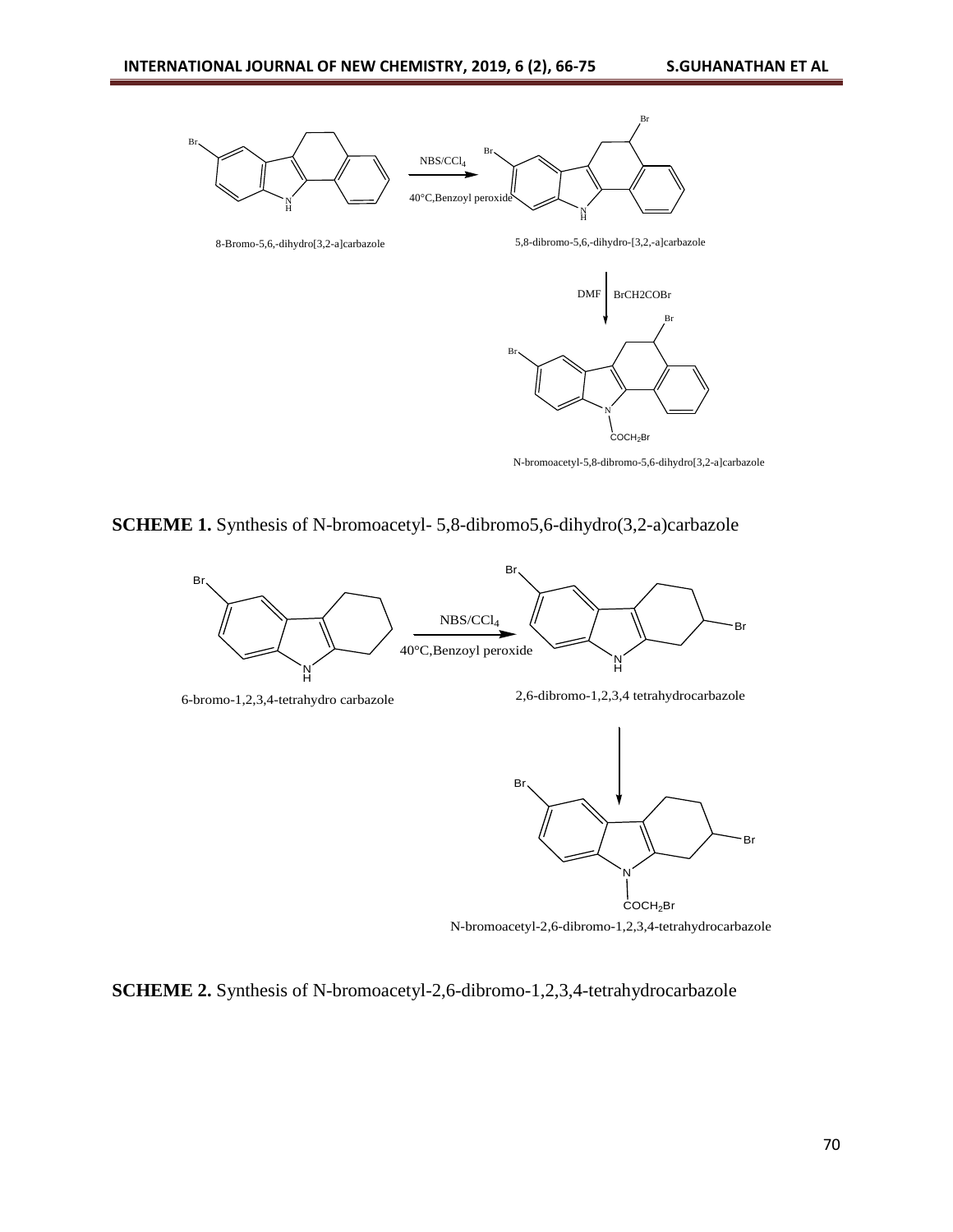

## **SCHEME 3.** Synthesis of N-boromoacetyl-2,6-dibromo—1,2,3,4-tetrahydrocyclopenta(b)indol

### **3. RESULT AND DISCUSSION**

## **3.1. N-Bromoacetyl-5,8-dibromo-5,6-dihydro[3,2-a]carbazole**

Figure 1 shows the obtained FTIR spectrum of compound 2. The band appears at  $3051 \text{cm}^{-1}$  and 2854 cm<sup>-1</sup> have been assigned to aromatic C-H and aliphatic C-H stretching vibration. The medium peak at 1705cm<sup>-1</sup> associated with C=O stretching vibration. The peak observed at 1458  $cm<sup>-1</sup>$  found to C=C stretching vibration. The band present at 800 cm<sup>-1</sup> was observed due to C-Br stretching vibration. The  ${}^{1}H$  spectrum of compound 2 have shown in Figure 2. The doublet appears at 8.731 ppm to 8.765 ppm corresponds to C-1 protons. The doublet signal appears at 8.518 ppm to 8.589 ppm corresponds to C-9 protons. A chemical shift at 8.498 ppm was attributed to the C-7 protons. The doublet peat appears at 8.258 ppm to 8.278 ppm corresponds to C-4 protons. A two doublet appears at 8.043 ppm to 8.237 ppm corresponds to C-3 protons. The doublet for C-2 protons appears at 7.639 ppm to 7.646 ppm. A singlet peak appears at 3.33 ppm was aattributed to the COCH<sup>2</sup> protons. The chemical shift at 2.503 ppm due to solvent DMSO(d-6). The triplet peak at 2.513 ppm to 2.892ppm corresponds to C-5 (CH-Br) protons. The doublet peak at 20.849 ppm to 1.215 ppm corresponds to C-6 protons.

The Figure **3** shows <sup>13</sup>C NMR spectra of the compound **2**. The peak appears at 29.44 ppm was attributed to the three aliphatic carbons denoted by C-5, C-6  $\&$  -CH<sub>2</sub>Br (position 12). The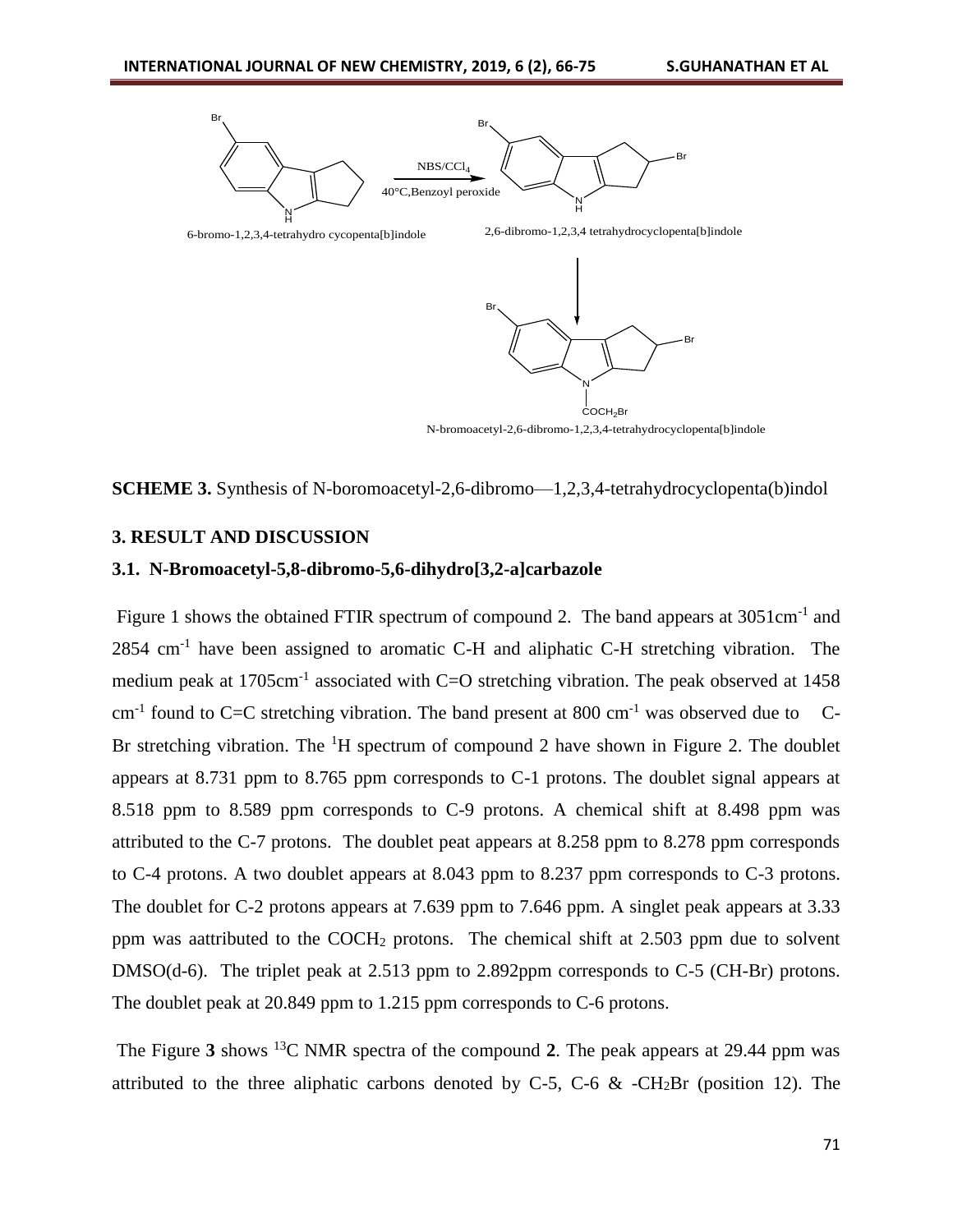chemical shift value 112.52 ppm corresponds to C-14 proton. The carbon signal at 113.78 ppm due to the C-8 carbon. The the signal appears at 124.30 ppm corresponds to C-7 carbon atom. The chemical shift value 125.59 ppm was observed due to the C-9 carbon. The C-1 carbon corresponds to the signal appears at 126.14 ppm. The signal appears at 127.17 ppm describes the C-15 carbon. The peak appears at 127.24 ppm corresponds to C-3 carbon. The chemical shift value appears at 127.90 ppm which represent C-2 carbon. The C-13 carbon have shown the spectral value at 128.04 ppm. The signal appears at 132.68 ppm was due to C-16 carbon. The C-11 carbon shows the chemical shift value at 136.38 ppm. The signal appears at 137.93 ppm corresponds to C-17 carbon. The mass spectrum of the compound **2** has shown the molecular ion peak at m/z 500.6877 represented in Figure 4. Calculated value for compound 2 is 500.17 was good agreement with observed value.

## **3.2 N-bromoacetyl-2,6-dibromo-1,2,3,4- tetrahydrocarbazole**

Figure 5 shows the FTIR Spectrum of N-Bromoacetyl-2,6-dibromo-1,2,3,4-tetrahydro carbazole. The band appears at  $2927 \text{ cm}^{-1}$  due to aromatic C-H stretching vibration. The band observed at  $2848 \text{ cm}^{-1}$  was found to aliphatic C-H stretching vibration. The medium band appears at 1707 cm<sup>-1</sup>were assigned to C=O stretching vibration. The band present at  $1462 \text{ cm}^{-1}$ assigned to C=C stretching vibration. The medium band at  $1274 \text{ cm}^{-1}$  was observed due to C-N stretching vibration. The band appears at  $464 \text{ cm}^{-1}$  was found that C-Br stretching vibration.

Figure 6 shows the <sup>1</sup>H NMR spectrum of N-Bromoacetyl-2,6-dibromo-1,2,3,4-tetrahydro carbazole. The multiplet appears at 1.708 ppm to 1.825 ppm due to the C-3 protons. The two protons triplet appears at 1.875 ppm to 1.924 ppm represented by C-4 protons. A singlet appears at 3.446 ppm was denoted by C-9(CH2) protons. A doublet signal appeared at 1.948 ppm to 1.959 ppm was represented by C-1 proton, The multiplet signal appears at 2.204 ppm to 2.273 ppm due to C-2 protons (CH-Br). The doublet peak appears at 7.272 ppm to 7.293 ppm was designated by C-7 protons. A two singlet appears at 8.936 ppm to 9.640 ppm corresponds to C-4 & C-6 protons.

The <sup>13</sup>C NMR spectrum of N-Bromoacetyl-2,6-dibromo-1,2,3,4-tetrahydrocarbazole have shown in Figure **7**. The peak appears at 79.41 ppm corresponds due to the aliphatic carbon atoms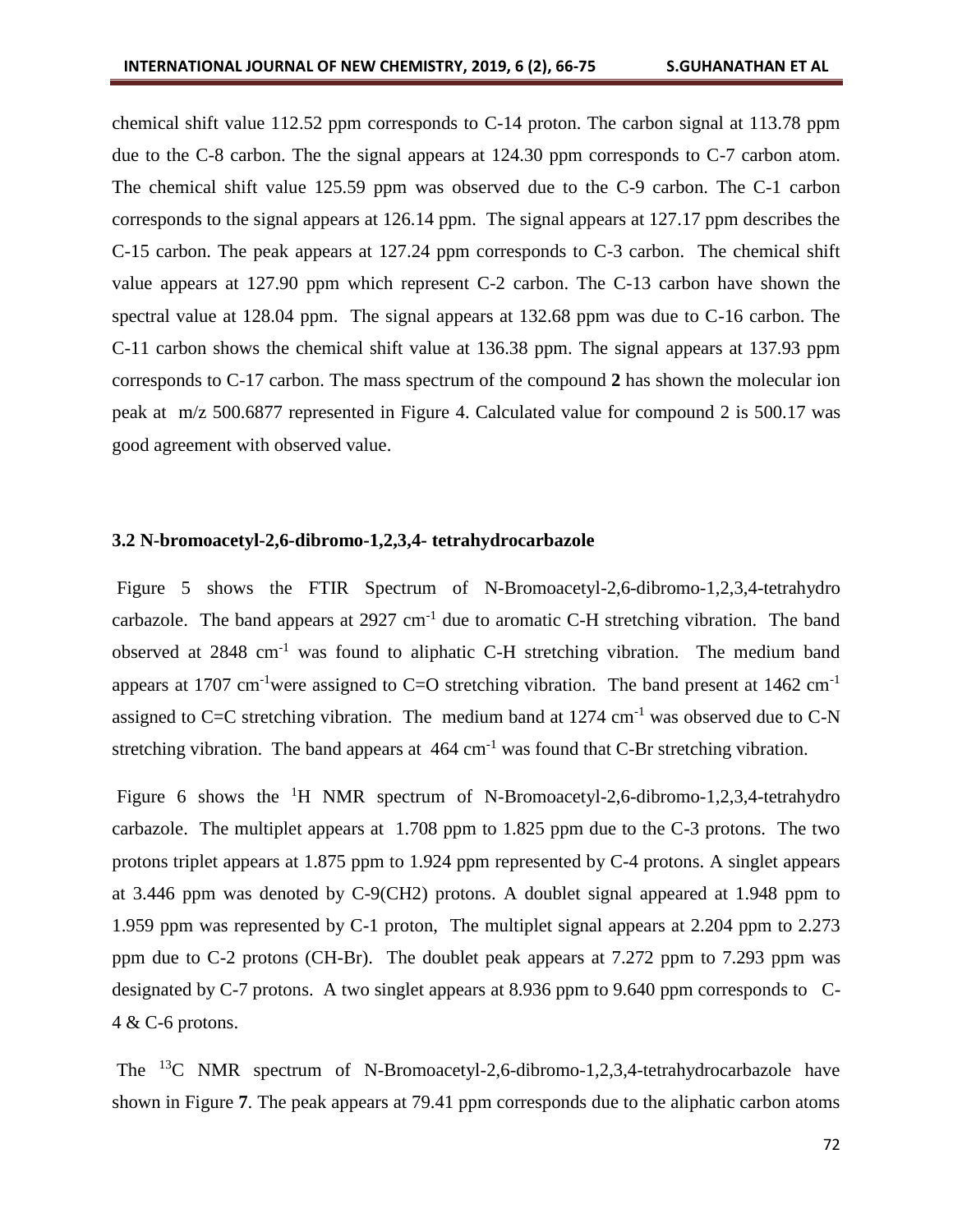was denoted by C-1, C-2, C-3, C-4, & CH2Br, The peak at 122.71 ppm corresponds to C-9 carbon. The chemical shift value appears at 123.57 ppm represent the C-5  $\&$  C-7 carbon. The spectral value at 124.67 ppm corresponds to C-9 carbon. The peak at 126.30 ppm due to the C-13 carbon atom. The CO peak observed at 190 ppm . The molecular ion peak of the compound **4** was observed m/z 446. Mass spectra of N-bromoacetyl -2,6-dibromo -1,2,3,4-tetrahydro carbazole have shown in Figure 8.

## **3.3** *N***-Bromoacetyl -2,5-dibromo-1,2,3,4-tetrahydrocyclopenta[b]indole**

The FTIR spectrum of N-bromoacetyl-2,5-dibromo-1,2,3,4-tetrahydrocyclopenta[b]indole have shown in Figure 9. The sharp band at  $2920 \text{ cm}^{-1}$  was observed due to the aromatic C-H stretching vibration. The band appears at  $2854 \text{ cm}^{-1}$  was associated the aliphatic C-H stretching vibration. The medium band at 1653 cm<sup>-1</sup> were assigned due to the C=O stretching vibration. The peak at 1463 cm<sup>-1</sup> was observed due to C=C stretching vibration. The band at 1294 cm<sup>-1</sup> was associated with C-N stretching vibration. The medium band at  $466 \text{ cm}^{-1}$  were assigned to C-Br stretching vibration.

Figure 10 shows the <sup>1</sup>H NMR spectrum of compound 6. The multiplet at 1.876 ppm to 2.055 ppm corresponds to C-2(CH-Br) protons. A two doublet at 2.107 ppm to 2.109 ppm due to the C-1 & C-3 protons. A singlet at 3.471 ppm due to COCH<sup>2</sup> protons. The signal observed for one proton doublet at 6.688 ppm to 6.690 ppm was denoted by C-7 proton . A singlet at 7.654 ppm was due to C-4 protons. The doublet appears at 7.181ppm to 7.200 ppm due to C-6 protons.

Figure **11 shows <sup>13</sup>C NMR spectrum of compound 6.** The signals appears at 20.87 ppm due to the CH2Br. The chemical shift value appears at 29.14 ppm corresponds to aliphatic carbon denoted by C-1, C-2, & C-3 carbon atoms. The peak appears at 129.44 ppm corresponds to C-4 & C-6 carbon atoms. The chemical shift value appears at 139.79 ppm was described by C-5 carbon. The peak appears at 136.8 ppm indicates C-12 carbon.

The mass spectrum of the compound 6 has shown the molecular ion peak at m/z 436.4433 in Figure 12. The theoretical mass value of compound 6 was found m/z 435.94. This is good agreement with observed value.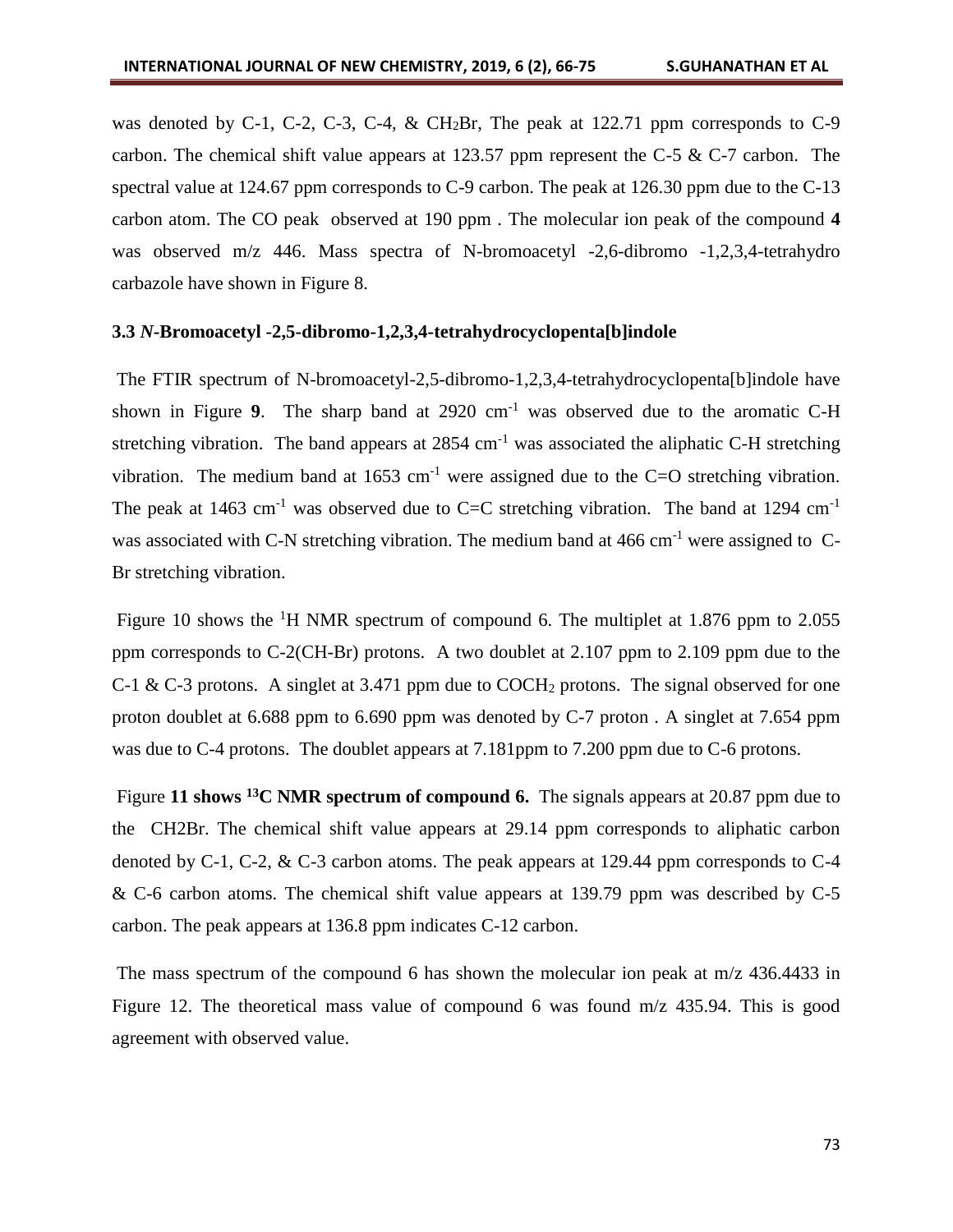## **3.4 Antibacterial activity**

## **Antibacterial activity of various synthesized compounds**

The results of antibacterial activity for synthesized compounds 2,4 &6 have shown in Table 1.The zone of inhibition was indicated the nature of antibacterial activity. The synthesized compounds were subjected to *staphylococcus aureas, streptococcus faecalis, Escherichia coli and salmonella typhi*. Compound 5 shows good antibacterial activity against *streptococcus faecalis*, *salmonella typhi* and *Escherichia coli.* Based on the survey of the antibacterial activity among the synthesized compounds 2, 4 &6 compound 4 found to have excellent activity 55% than the others.

Based on the literature survey cyclohexanone derivatives of carbazole found to have good antibacterial avtivity. Here in the carbazole synthesized from cyclohexanone would have been converted to bromination further conversion of N-acetylation. So, the N-acetylbromoderivative of carbazole (**4**) found to have excellent antibacterial activity 55% against all four i.e., two gram positive and two gram negative bacteria's.

### **4. CONCLUSION**

The expected bromoderivative of carbazole compounds were synthesized by free radical bromination using 4-bromophenylhydrazine and various reactant such as alpha-tetralone, cyclohexanone and cyclopentanone with suitable solvent such as carbontetrachloride. The solvent selected must be suitable for reaction condition and temperature. All the three brominated carbazole derivatives A, B & C were further acetylated using bromoacetylbromide in DMF as a solvent.

The formation of various compounds were identified using thin layer chromatography followed by column chromatographic purification. All the synthesized compounds have been characterized by various spectral techniques  $Viz$ , UV-visible, FTIR, <sup>1</sup>H NMR, <sup>13</sup>C NMR and Mass spectroscopy. The synthesized compounds 2, 4  $\&$  6 found to have excellent antibacterial activity. Among all the synthesized compounds 2, 4 & 6 compound 4 found to exhibit excellent antibacterial activity than other compounds.